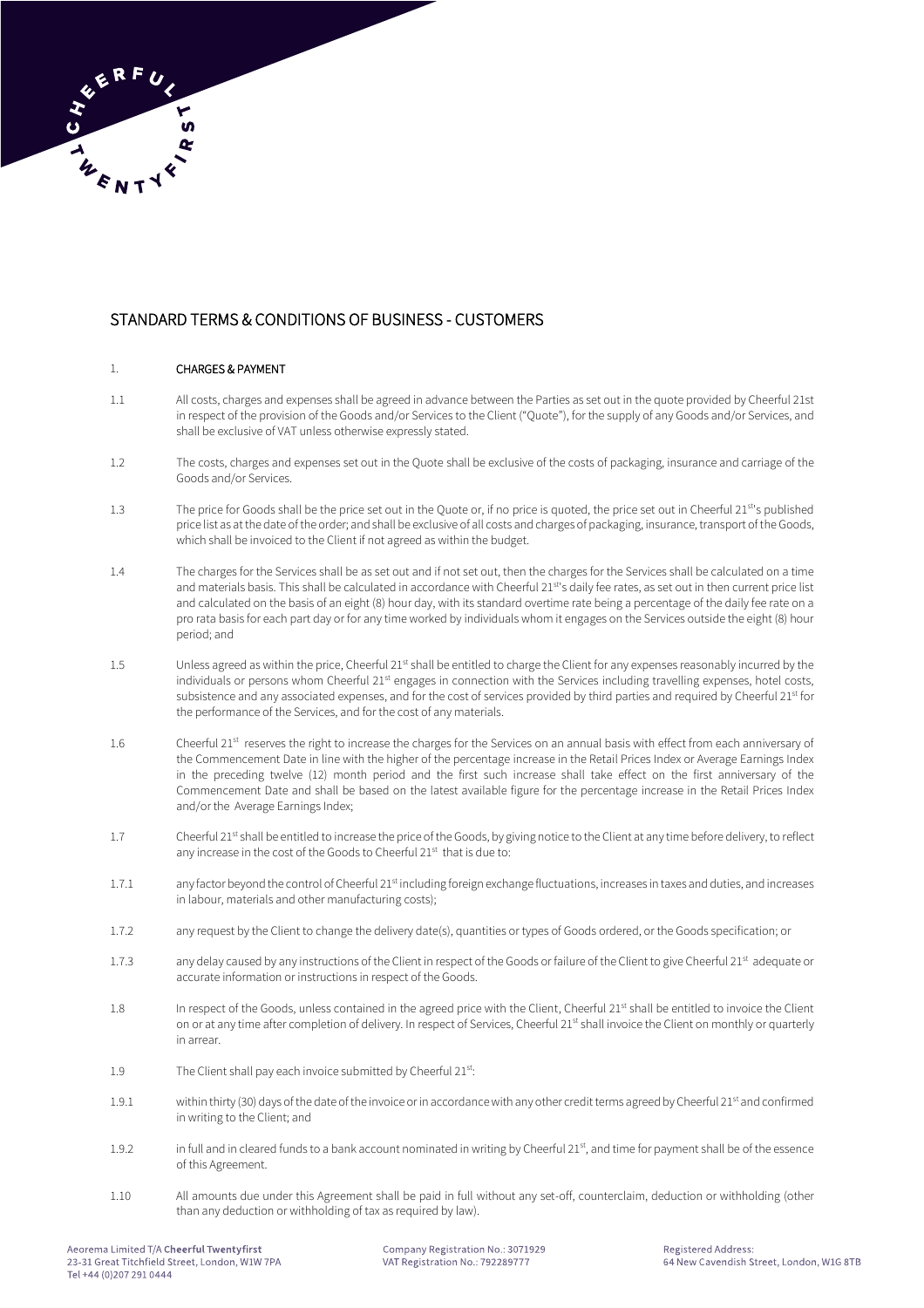

# 2. RESPONSIBILITIES & ACKNOWLEDGEMENTS

- 2.1 Cheerful 21st shall manage, complete and provide the Goods and/or Services to the Client, in accordance with the Service Specification or any agreed project plan, and shall use its reasonable endeavours to allocate sufficient resources in connection with the Event and provision of the Goods and/or Services to enable it to comply with this obligations under this Agreement.
- 2.2 Cheerful 21st shall endeavour to meet any Event milestones specified in the Service Specification.
- 2.3 Cheerful 21st shall:
- 2.3.1 co-operate with the Client in all matters relating to the Goods and/or Services and the Event and shall use reasonable skill and care in the performance of its obligations under this Agreement.
- 2.3.2 use reasonable endeavours to seek to procure the availability of the Key Personnel to provide the Goods and/or Services on such days, and at such times, as agreed with the Client and set out in the Service Specification;
- 2.3.3 as soon as reasonably practicable, inform the Client of the absence (or anticipated absence) of any Key Personnel. Cheerful 21st shall be entitled to provide a suitably qualified replacement of the absent Key Personnel;
- 2.3.4 not make any wholesale changes to the Key Personnel without the prior written approval of the Client, such approval not to be unreasonably withheld, conditioned or delayed.
- 2.4 Cheerful 21<sup>st</sup> shall:
- 2.4.1 as soon as reasonably practicable, notify the Client as soon as it becomes aware of any health and safety hazards or issues which arise in relation to the Goods and/or Services; and
- 2.4.2 before the date on which the Goods and/or Services are required, obtain, and at all relevant times, maintain all required licences or consents and comply with relevant applicable legislation in relation to:
- (a) the provision of the Goods and/or Services;
- (b) the use of all documents, information and materials provided by Cheerful 21st or its agents, subcontractors, consultants or employees relating to the Goods and/or Services which existed prior to the commencement of this Agreement, including designs and specifications.
- 2.5 The Parties acknowledge and agree that they are entering into this Agreement on the basis of the Service Specification and that the Service Specification is accurate and complete in all material respects, and is not misleading.
- 2.6 Each Party shall comply with all applicable laws, statutes, regulations and codes and policies relating to anti-bribery and anticorruption including but not limited to the Bribery Act 2010.
- 2.7 Cheerful 21<sup>st</sup> shall use its reasonable endeavours to seek to ensure that any sub- contractor or person associated with Cheerful 21<sup>st</sup> who is providing Goods and/or Services on behalf of Cheerful 21<sup>st</sup> in connection with this Agreement, does so only on the basis of a contract which imposes on and secures from such sub-contractor or person relevant terms equivalent to those imposed on Cheerful 21<sup>st</sup> in this Agreement in respect of confidentiality, compliance or to use reasonable skill and care.
- 2.8 This Agreement including the incorporated General Terms and Conditions apply to the exclusion of any other terms that the Client seeks to impose or incorporate, or which are implied by law, trade custom, practice or course of dealing.
- 2.9 Any quotation given by Cheerful 21st shall not constitute an offer, and is only valid for a period of twenty (20) UK working business days from its date of issue.
- 2.10 The provisions of this Agreement shall apply to the supply of both Goods and Services except where application to one or the other is specified.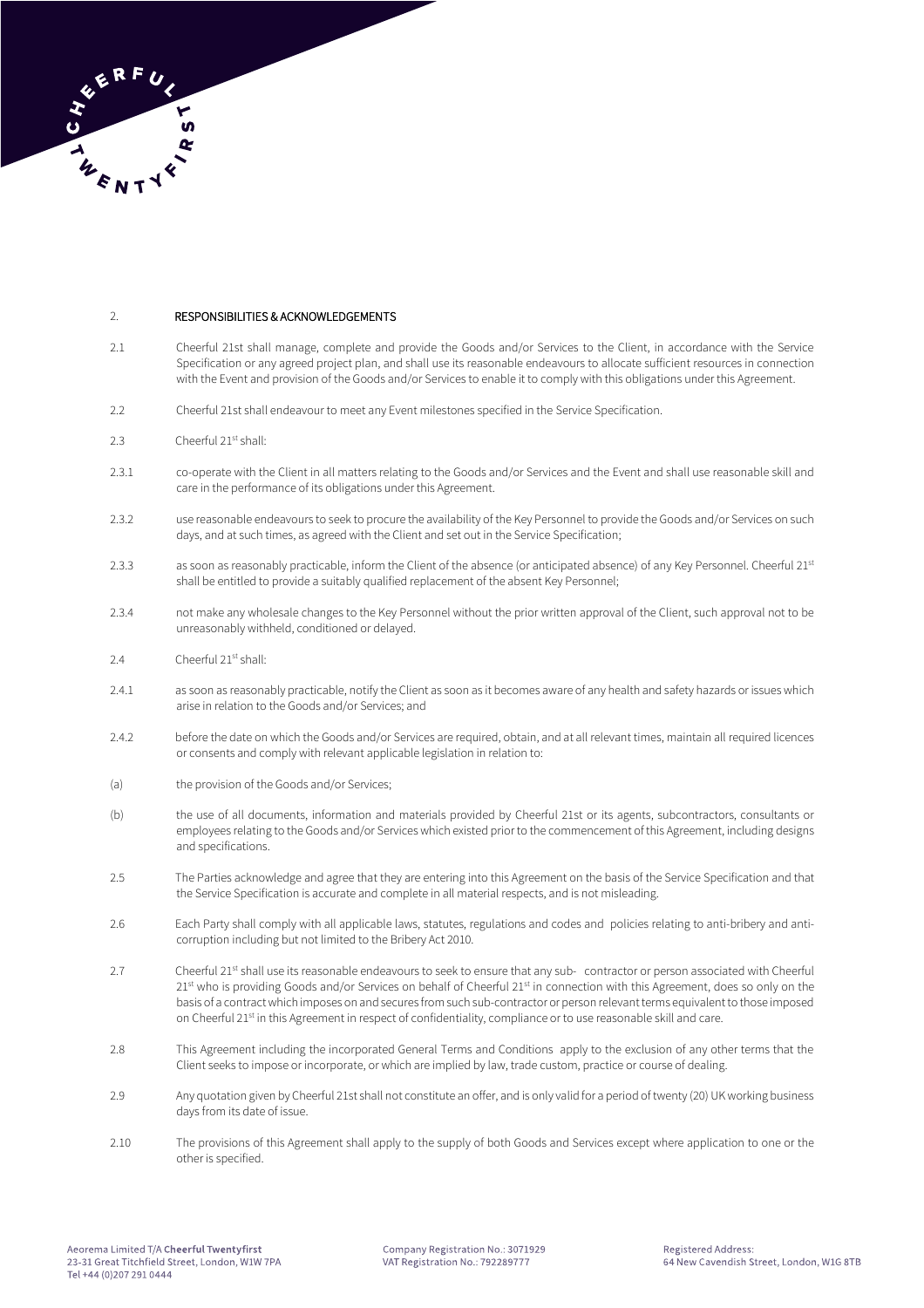

- 2.11 If the Client fails to make a payment due to Cheerful 21st under this Agreement by the due date, then, without limiting Cheerful 21st's termination rights and remedies under this Agreement, the Client shall pay interest on the overdue sum from the due date until payment of the overdue sum, whether before or after judgment. Interest under this clause will accrue each day at four per cent (4%) a year above the Bank of England's base rate from time to time, but at four per cent (4%) a year for any period when that base rate is below zero (0%).
- 2.12 All amounts payable by the Client under this Agreement are exclusive of amounts in respect of value added tax chargeable from time to time (VAT). Where any taxable supply for VAT purposes is made under this Agreement by Cheerful 21st to the Client, the Client shall, on receipt of a valid VAT invoice from Cheerful 21st, pay to Cheerful 21st such additional amounts in respect of VAT as are chargeable on the supply of the Services or Goods at the same time as payment is due for the supply of the Services or Goods.
- 2.13 To the extent that the Goods are to be manufactured in accordance with a Goods specification supplied by the Client, the Client shall indemnify Cheerful 21<sup>st</sup> against all liabilities, costs, expenses, damages and losses and all other reasonable professional costs and expenses) suffered or incurred by Cheerful 21st arising out of or in connection with any claim made against Cheerful 21st for actual or alleged infringement of a third party's intellectual property rights arising out of or in connection with Cheerful 21st's use of the Goods specification. This clause shall survive termination of this Agreement.

# 3. CLIENT OBLIGATIONS

- 3.1 The Client shall:
- 3.1.1 ensure that the terms of the order and any information it provides in the Service Specification, any Goods specification or in connection with the Goods and/or Services are complete and accurate;
- 3.1.2 co-operate with Cheerful 21<sup>st</sup> in all matters relating to the Goods and/or Services;
- 3.1.3 provide Cheerful 21st, its employees, agents, consultants and subcontractors, with access to the Client's premises, office accommodation and other facilities as reasonably required by Cheerful 21<sup>st</sup> as may be reasonably necessary to provide the Goods and/or Services;
- 3.1.4 provide Cheerful 21<sup>st</sup> with such information and materials as Cheerful 21<sup>st</sup> may reasonably require in order to supply the Goods and/or Services, and ensure that such information is complete and accurate in all material respects;
- 3.1.5 prepare the Client's premises for the supply of the Goods and/or Services, where applicable;
- 3.1.6 obtain and maintain all necessary licences, permissions and consents which may be required for the Goods and/or Services before the date on which the Goods and/or Services are to start, unless otherwise agreed by the Parties;
- 3.1.7 comply with all applicable laws, including health and safety laws;
- 3.1.8 keep all materials, equipment, documents and other property of Cheerful 21<sup>st</sup> at the Client's premises or at the Event location in safe custody at its own risk, maintain Cheerful 21<sup>st</sup> materials in good condition until returned to Cheerful 21<sup>st</sup>, and not dispose of or use Cheerful 21st materials other than in accordance with Cheerful 21<sup>st</sup>'s written instructions or authorisation; and
- 3.1.9 comply with any additional obligations as set out in the Service Specification, the Goods specification or reasonably required by Cheerful 21<sup>st</sup> in connection with the proper provision of the Goods and/or Services or t enable full compliance with the terms of this Agreement.
- 3.2 The Client shall afford to Cheerful 21<sup>st</sup> all reasonable cooperation in all matters relating to the performance of Cheerful 21st's obligations under this Agreement. In particular but without limitation to the foregoing, the Client shall:-
- 3.2.1 promptly and fully respond to all communications of Cheerful 21<sup>st</sup> relating to the provision of the Goods and/or Services and ensure (if applicable) that appropriate and suitably qualified members of the Client's staff or the Client's nominated or authorised representative are at all reasonable times available to liaise with Cheerful 21<sup>st</sup> on matters relevant to the provision of the Goods and/or Services;
- 3.2.2 obtain or assist Cheerful 21<sup>st</sup> to obtain at the Client's cost all necessary licences and consents required or reasonably necessary to enable Cheerful 21st to properly and lawfully provide the Goods and/or Services to the Client;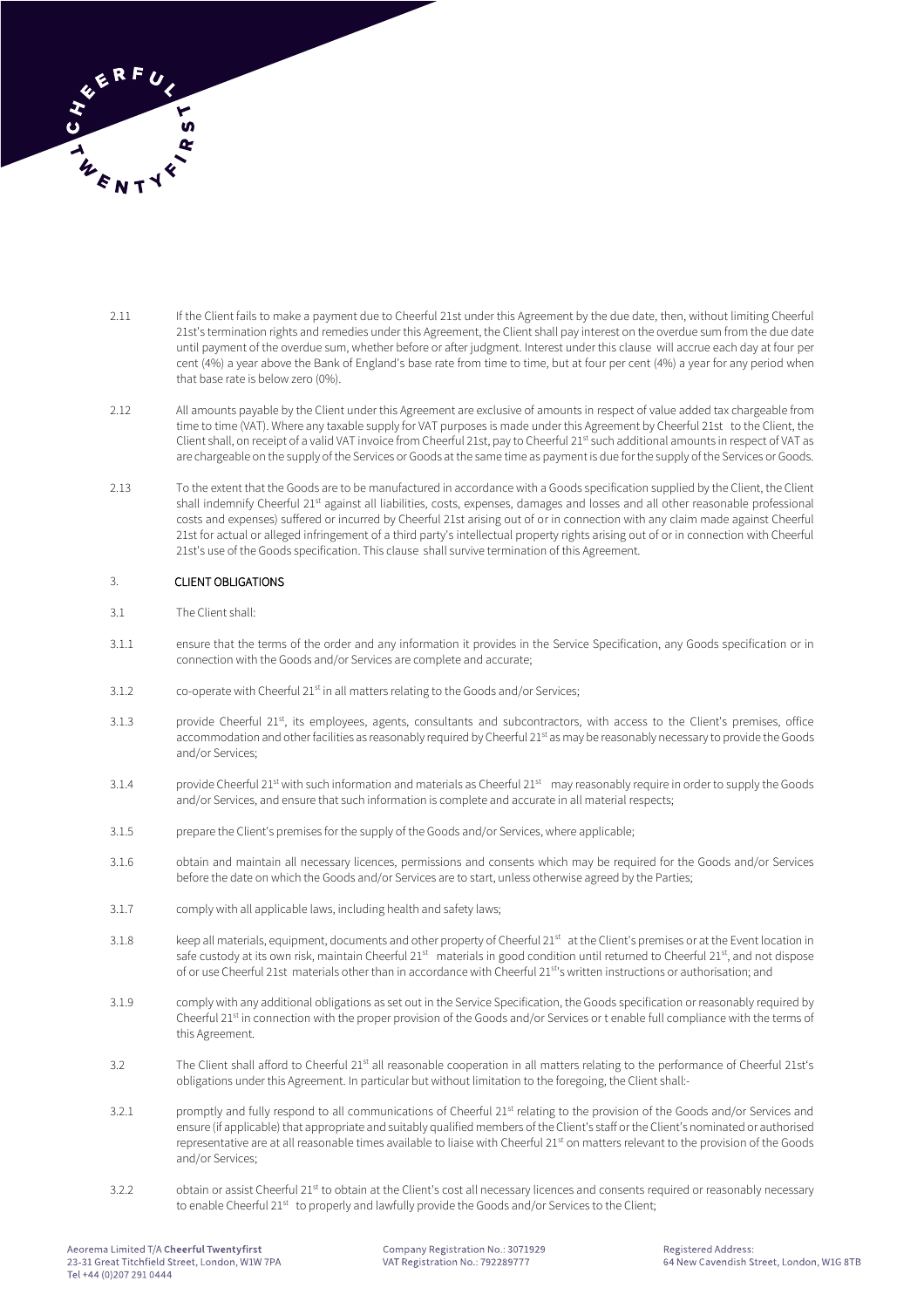

- 3.2.3 conduct its affairs at all times in a proper and reputable manner observing all legal requirements in relation to its business and the applicable law in respect of the Goods and/or Services;
- 3.2.4 provide proper and clear instructions to Cheerful 21<sup>st</sup> in respect of its requirements in relation to the Goods and/or Services, any Additional Services, any agreed deliverables or in connection with this Agreement;
- 3.2.5 to promptly pay the fees due to Cheerful 21<sup>st</sup> when due and if not paid on the due date to pay such applicable default interest at the specified rate set out in this Agreement from time to time in force.
- 3.3 Throughout the Term of this Agreement:-
- 3.3.1 The Client shall afford Cheerful 21<sup>st</sup> such access to the Client's information or records and other materials relevant to the Goods and/or Services as Cheerful 21st may reasonably require in connection with or to provide the Goods and/or Services;
- 3.3.2 The Client shall assume primary responsibility for complying with all laws and regulations in connection with the collection, use and disclosure of data under or pursuant to this Agreement and shall comply with all relevant legislation including the data protection legislation or equivalent (where applicable);
- 3.3.3 Cheerful 21<sup>st</sup> may elect to suspend the provision of the Goods and/or Services if the Client is in breach of the provisions of this Agreement and may at its entire discretion first serve notice of its intention to suspend provision of the Goods and/or Services and allow the Client seven (7) days to remedy such breach failing which the Goods and/or Services shall be suspended without prejudice to the payment obligations and liability of the Client.
- 3.3.4 Cheerful 21<sup>st</sup> does not warrant, guarantee or undertake on behalf of any third party supplier or service provider that access to any facilities or any products or services will be uninterrupted or of any particular level of availability or quality.

# 4. GOODS AND/OR SERVICES

- 4.1 Cheerful 21<sup>st</sup> warrants to the Client that:
- 4.1.1 Cheerful 21<sup>st</sup> will supply the Goods and perform the Services with reasonable care and skill and in accordance with generally recognised commercial practices and standards in the industry for similar services;
- **4.1.2** the Goods and/or Services will conform with all descriptions and specifications provided in writing to the Client by Cheerful 21<sup>st</sup>, including the relevant Service Specification;
- 4.1.3 the Goods (including any Event exhibition stand) to be supplied as part of the Goods and/or Serviceswill be of good construction, suitable and sound material and adequate strength, and have been tested prior to delivery to the Client;
- 4.1.4 the Goods to be supplied as part of the Goods and/or Services will be free from defects in design, material and workmanship for a period of twelve (12) months from delivery;
- 4.1.5 the Goods and/or Services shall not breach or infringe any Intellectual Property Rights (as defined below), or any other right, title, or interest, of any third party;
- 4.1.6 it will use reasonable endeavours to seek to obtain all the rights, licences, permits, approvals and clearance of third party rights as required by law, and as are reasonably necessary to perform its obligations under this Agreement; and
- 4.1.7 the Goods and/or Services will be provided in accordance with applicable legislation from time to time in force.
- 4.1.8 Cheerful 21<sup>st</sup> reserves the right to amend the Goods specification if required by any applicable statutory or regulatory requirement, and Cheerful 21st shall notify the Client in any such event.
- 4.1.9 Cheerful 21<sup>st</sup> shall deliver the Goods to the location set out in this Agreement or such other location as the parties may agree at any time after Cheerful 21<sup>st</sup> notifies the Client that the Goods are ready.
- 4.1.10 Delivery of the Goods shall be completed on the completion of unloading or building of the Goods at the agreed delivery location for the Event.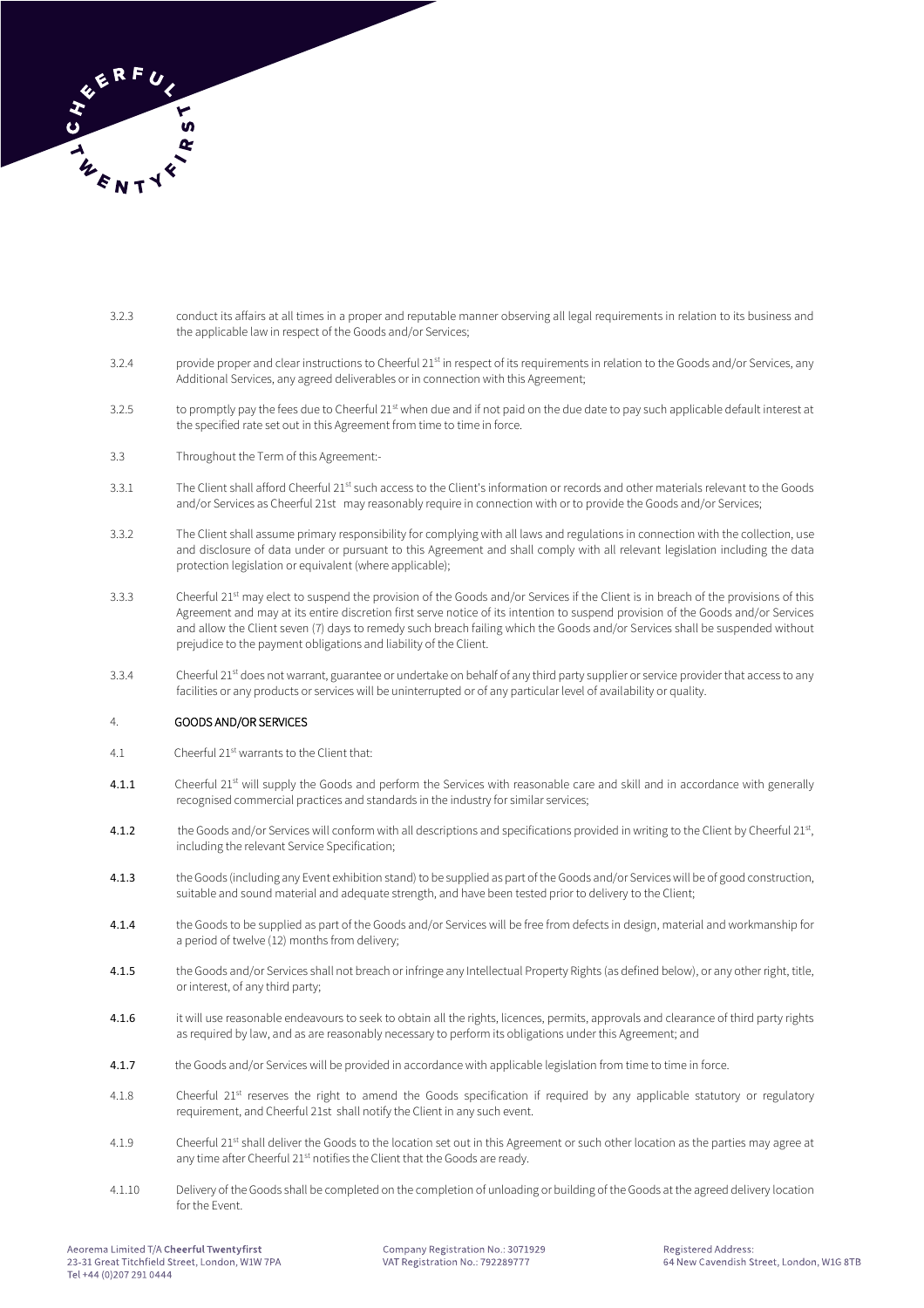

- 4.1.11 Any dates quoted for delivery of the Goods are approximate only, and the time of delivery is not of the essence. Cheerful 21<sup>st</sup> shall not be liable for any delay in delivery of the Goods that is caused by a Force Majeure Event or the Client's failure to provide Cheerful 21st with adequate delivery instructions or any other instructions that are relevant to the supply of the Goods.
- 4.1.12 If the Client fails to take or accept delivery of the Goods within three (3) UK working b business days of Cheerful 21<sup>st</sup> notifying the Client that the Goods are ready, then except where such failure or delay is caused by a Force Majeure Event or by Cheerful 21<sup>st</sup>'s failure to comply with its obligations under this Agreement in respect of the Goods:
- (a) delivery of the Goods shall be deemed to have been completed at 9.00 am on the third (3<sup>rd</sup>) UK working business day following the day on which Cheerful 21<sup>st</sup> notified the Client that the Goods were ready; and
- (b) Cheerful 21<sup>st</sup> shall store the Goods until delivery takes place, and charge the Client for all related costs and expenses (including insurance).
- 4.1.13 If ten (10) UK working business days after the day on which Cheerful 21st notified the Client that the Goods were ready for delivery the Client has not taken or accepted delivery of them, Cheerful 21st may charge the Client for the price of the Goods.
- 4.1.14 Subject to clause below, Cheerful 21<sup>st</sup> shall, at its option, repair or replace the defective Goods, or refund the price of the defective Goods in full if:
- (a) the Client gives notice in writing during the warranty period within a reasonable time of discovery that some or all of the Goods do not comply with the warranty set out in clause above;
- $(b)$  Cheerful 21<sup>st</sup> is given a reasonable opportunity of examining such Goods; and
- (c) the Client (if asked to do so by Cheerful 21<sup>st)</sup> returns such Goods to Cheerful 21<sup>st</sup> 's place of business at the Client's cost.
- 4.1.15 Cheerful 21<sup>st</sup> shall not be liable for the Goods' failure to comply with the warranty in if:
- (a) the Client makes any further use of such Goods after giving a notice in accordance with the clause above;
- (b) the defect arises because the Client failed to follow Cheerful 21<sup>st</sup> 's oral or written instructions as to the storage, installation, commissioning, use or maintenance of the Goods or (if there are none) good trade practice;
- (c) the defect arises as a result of Cheerful 21<sup>st</sup> following any drawing, design or Goods Specification supplied by the Client;
- (d) the Client alters or repairs such Goods without the written consent of Cheerful 21<sup>st</sup>;
- (e) the defect arises as a result of fair wear and tear, wilful damage, negligence, or abnormal working conditions; or
- (f) the Goods differ from their description or the Goods specification as a result of changes made to ensure they comply with applicable statutory or regulatory standards.
- 4.1.16 Except as provided in this clause, Cheerful 21<sup>st</sup> shall have no liability to the Client in respect of the Goods' failure to comply with the warranty set out in this clause.

#### Additional Services

- 4.2 The Client may, from time to time, request that Cheerful 21<sup>st</sup> provides any additional services (other than the initial Services forming part of the Goods and/or Services) agreed by Cheerful 21<sup>st</sup> as set out in the Quote in writing to be provided by Cheerful 21<sup>st</sup> to the Client, as agreed by the parties (Additional Services).
- 4.3 Cheerful 21st may respond to such a request within ten (10) UK working business days of receiving it, notifying the Client if it agrees to provide such Additional Services and providing a quote for the applicable fees for the Additional Services. If Cheerful 21<sup>st</sup> does not agree to provide the Additional Services, it shall as soon as reasonably practicable notify the Client that it does not agree to provide the Additional Services.
- 4.4 Cheerful 21<sup>st</sup> shall in its sole discretion be entitled to decide whether or not it shall provide the Additional Services but shall not unreasonably delay its agreement to provide Additional Services. The fees payable in consideration for the performance of any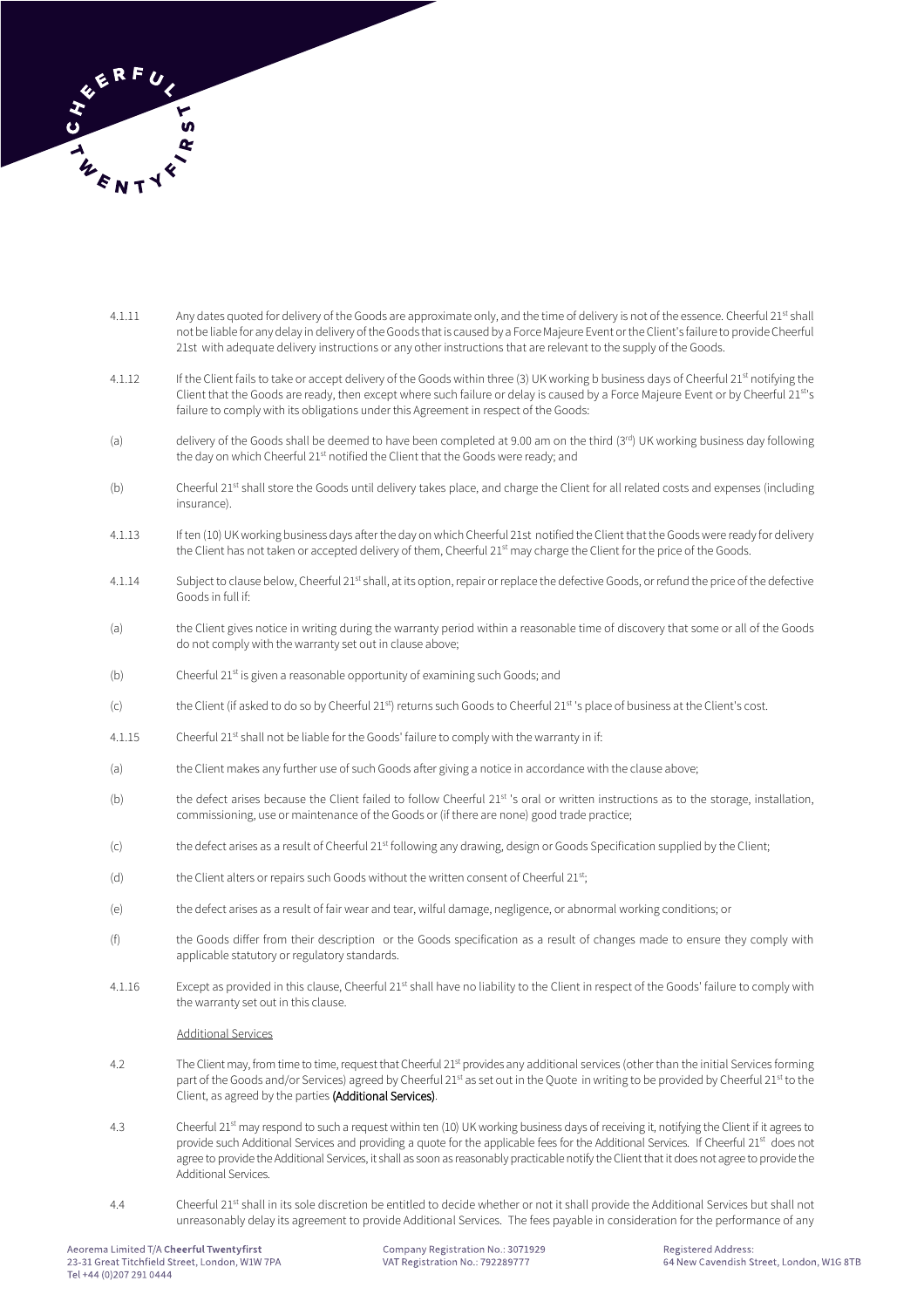

Additional Services if agreed to be provided by Cheerful 21st will be as quoted by Cheerful 21st or otherwise agreed by the parties in writing.

#### Multiple Event Storage Services

4.5 Where there are multiple Events, Cheerful 21<sup>st</sup> shall (if agreed in writing) securely store the Event infrastructure, deliverables, and all ancillary materials and equipment, between the Events at the Client's cost and expense. Following the end of each Event, Cheerful 21st shall prepare the Event infrastructure for the next Event, including, for example, stripping existing walls of graphic material, and shall at the Client's additional cost fix any defects in the Event infrastructure, deliverables and all ancillary materials and equipment prior to transporting them to the venue for each Event.

#### 5. CONFIDENTIALITY

- 5.1 Each Party undertakes to the other to maintain total confidentiality and security all of the other Party's confidential information made available it in connection with this Agreement and the Goods and/or Services, including but not limited to, all presentations, conferences, programmes, speeches, productions, designs, business or sensitive information, trade secrets, secret or confidential material, operations, processes or dealings concerning the organisation, business, finance transactions or affairs of the disclosing Party ("Confidential Information"), which may come to the knowledge of the other Party in connection with this Agreement or during the delivery of the Goods and/or Services.
- 5.2 Each party undertakes that it shall not at any time during the Term of this Agreement, and for a period of five (5) years after termination of this Agreement, disclose to any person any confidential information concerning the business, affairs, clients or suppliers of the other Party, except as permitted by clause this Agreement.
- 5.3 Each Party may disclose the other Party's confidential information:
- 5.3.1 to its employees, officers, representatives, subcontractors or advisers who need to know such information for the purposes of carrying out the party's obligations under this Agreement. Each Party shall ensure that its employees, officers, representatives, subcontractors or advisers to whom it discloses the other party's confidential information comply with this clause 5; and
- 5.3.2 as may be required by law, a court of competent jurisdiction or any governmental or regulatory authority.
- 5.4 Neither Party shall use the other party's Confidential Information in any way whatsoever without the prior written consent of that other Party other than for the delivery of the Goods and/or Services and performance of its obligations under this Agreement.

#### 6. DATA PROTECTION

"Applicable Laws" means all applicable laws, statutes, regulations and codes from time to time in force.

"Data Protection Legislation" means the UK Data Protection Legislation and any other applicable European Union legislation relating to personal data still n force and all other legislation and regulatory requirements in force from time to time which apply to a Party relating to the use of personal data (including, without limitation, the privacy of electronic communications).

- 6.1 Both Parties will comply with all applicable requirements of the Data Protection Legislation. This clause 6 is in addition to, and does not relieve, remove or replace, a Party's obligations or rights under the Data Protection Legislation.
- 6.2 The Parties acknowledge that for the purposes of the Data Protection Legislation, the Client is the controller and Cheerful 21st is the processor.
- 6.3 Without prejudice to the generality of clause 6.1, each Party shall, in relation to any personal data processed in connection with their obligations under this Agreement:
- 6.3.1 process such personal data only on the documented written instructions of the controller Party unless the other Party is required by Applicable Laws to otherwise process that personal data.
- 6.3.2 ensure that it has in place appropriate technical and organisational measures, to protect against unauthorised or unlawful processing of personal data and against accidental loss or destruction of, or damage to, personal data, appropriate to the harm that might result from the unauthorised or unlawful processing or accidental loss, destruction or damage and the nature of the data to be protected, having regard to the state of technological development and the cost of implementing any measures (those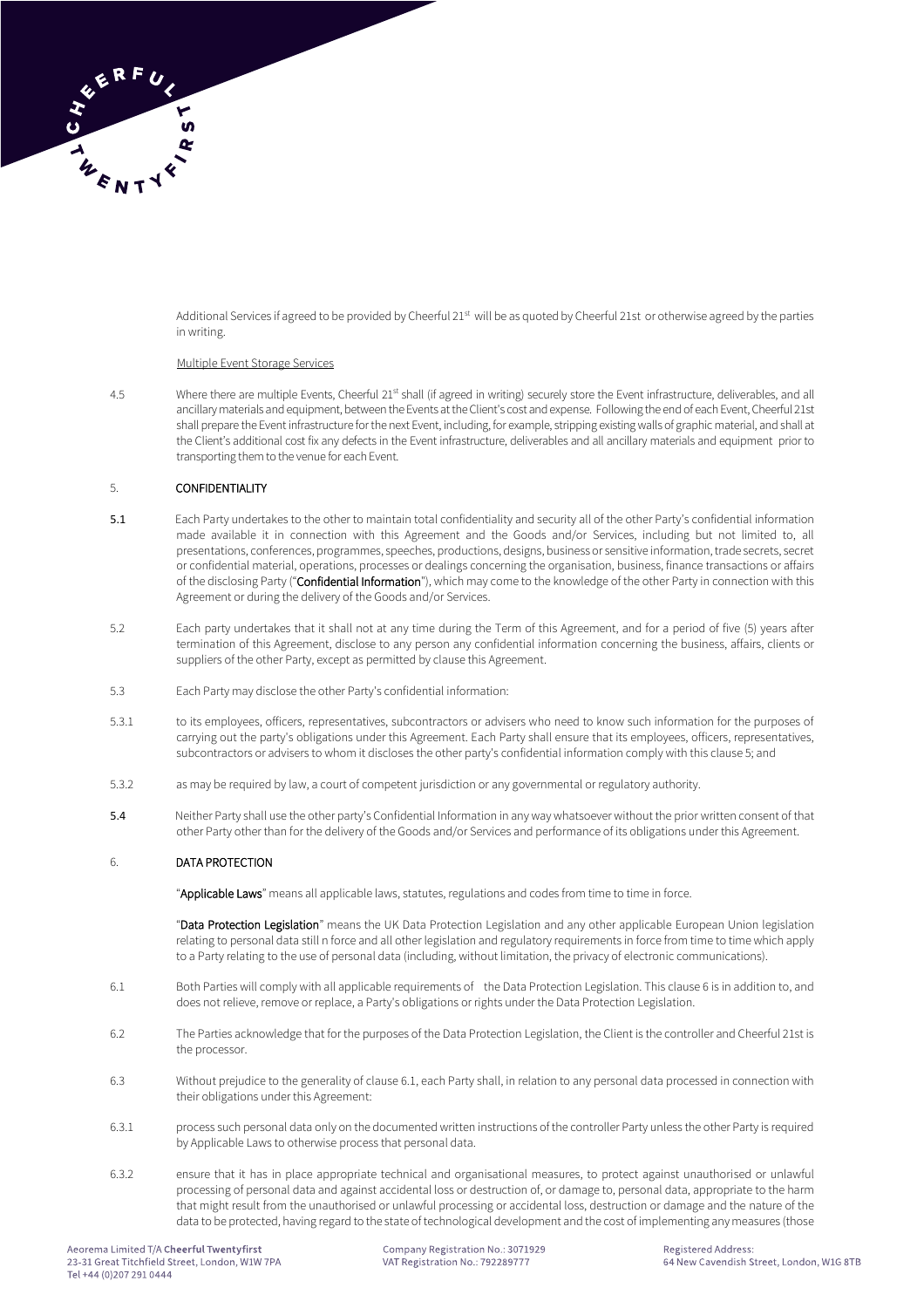

measures may include, where appropriate, pseudonymising and encrypting personal data, ensuring confidentiality, integrity, availability and resilience of its systems and services, ensuring that availability of and access to personal data can be restored in a timely manner after an incident, and regularly assessing and evaluating the effectiveness of the technical and organisational measures adopted by it);

- 6.3.3 ensure that all personnel who have access to and/or process personal data are obliged to keep the personal data confidential; and
- 6.3.4 assist the other Party in responding to any request from a data subject and in ensuring compliance with its obligations under the Data Protection Legislation with respect to security, breach notifications, impact assessments and consultations with supervisory authorities or regulators;
- 6.3.5 notify the other Party without undue delay on becoming aware of a personal data breach;
- 6.3.6 at the written direction of the other Party delete or return personal data and copies thereof to the other Party on termination of this Agreement, unless required by Applicable Law to store the personal data;
- 6.3.7 maintain complete and accurate records and information to demonstrate its compliance with this clause 6 and immediately inform the other Party if, in the opinion of the other Party, an instruction infringes the Data Protection Legislation; and
- 6.3.8 indemnify the other Party against any loss or damage suffered by the other Party in relation to any breach by that Party of its obligations under this clause 6.

# 7. CLIENT MATERIAL & INTELLECTUAL PROPERTY

"The Client Material" means all documents, information, items and materials in any form (whether owned by the Client), which are provided by or on behalf of the Client to Cheerful 21<sup>st</sup> in connection with the provision of the Goods and/or Services.

"Intellectual Property Rights" means all intellectual property rights, howsoever arising and in whatever media, whether or not registered or capable of registration, including copyright, database rights, know-how, patents, trademarks, service marks, trade names, goodwill, design rights, moral rights, business names, domain names and other similar rights, and any applications for the protection or registration of these rights, all renewals and extensions of such rights throughout the world, and all similar or equivalent rights, or forms of protection, which subsist now, or in the future, in any part of the world.

- 7.1 In relation to Client Material:
- 7.1.1 the Client and its licensors shall retain ownership of all Intellectual Property Rights in the Client Material; and
- 7.1.2 the Client grants to Cheerful 21st a fully paid-up, non-exclusive, royalty-free, non-transferable licence to copy, use and modify the Client Material for the Term for the sole purpose of providing the Goods and/or Services to the Client and in connection with the obligations under or pursuant to this Agreement.
- 7.2 Cheerful 21stwarrants that the receipt and use of the Goods and/or Services (excluding the Client Material) by the Client following supply or delivery shall not infringe the rights, including any Intellectual Property Rights, of any third party.

# 8. FORCE MAJEURE

In this paragraph, "Force Majeure Event" means any acts, events, omissions or accidents beyond Cheerful 21<sup>st</sup>'s reasonable control, including without limitation, acts of God, flood, fire, earthquake, hurricane, tornado, storm, extreme temperatures, epidemics or pandemics (whether or not declared by the World Health Organisation), or other similar catastrophes, and other major weather conditions, server crashes, virus attacks on equipment, tempest, accident, sabotage, insurrection, civil disturbance or requisition, acts, restrictions, regulations, byelaws, prohibitions or measures of any kind on the part of any governmental, parliamentary or local authority, damage, bad weather, software power or equipment failure, explosion, threat of war, acts of war or terrorism, riots and strikes, lockouts or other industrial disputes not involving the personnel of the affected party.

8.1 Cheerful 21st will not be deemed to be in breach of this Agreement, or otherwise liable to the other Party, for any delay in performance, or any failure to perform any obligations under this Agreement (and the time for performance shall be extended

Company Registration No.: 3071929 VAT Registration No.: 792289777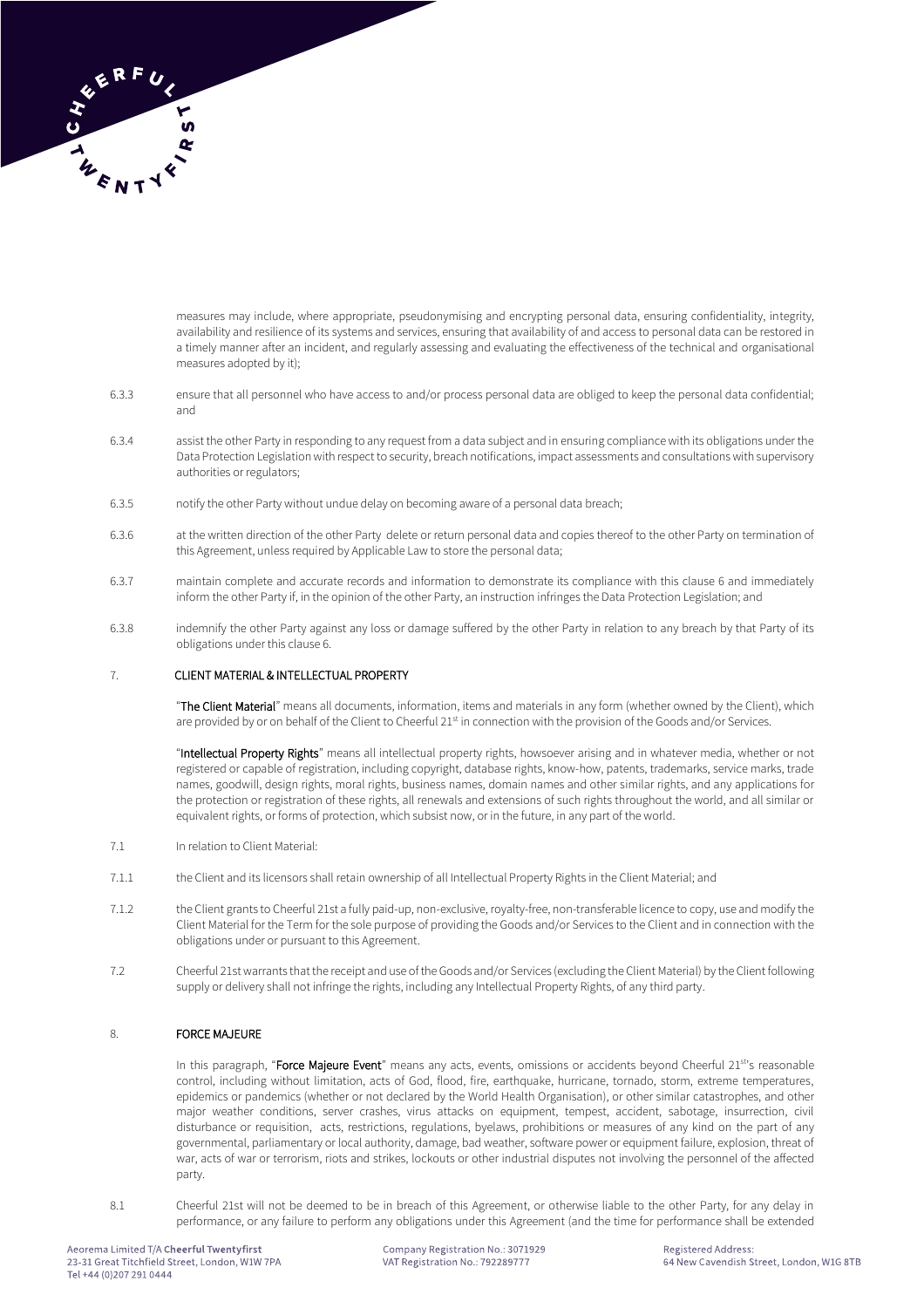

accordingly), if, and to the extent that, the delay or failure is caused by a Force Majeure Event, provided that the Cheerful 21st whose performance is affected has complied with clause 8.2.

- 8.2 Cheerful 21st shall: (i) promptly as soon as reasonably practicable notify the Client in writing of the nature and extent of the circumstances giving rise to the Force Majeure Event, the likely or potential duration of the Force Majeure Event, and the effect of the Force Majeure Event on its ability to perform its obligations; and (ii) in so far as it is able, use all its reasonable endeavours to seek to avoid and mitigate the effects of the Force Majeure Event.
- 8.3 Notwithstanding the generality of the foregoing, each party shall use all reasonable endeavours to continue to perform its obligations under this Agreement for the duration of any Force Majeure Event.
- 9. LIABILITY LIMITATION THE CLIENT'S ATTENTION IS PARTICULARLY DRAWN TO THIS CLAUSE.
- 9.1.1 The restrictions on liability in this clause 9 apply to every liability arising under or in connection with this Agreement including liability in contract, tort (including negligence), indemnity, misrepresentation, restitution or otherwise.
- 9.2 Neither Party may benefit from the limitations and exclusions set out in this clause in respect of any liability arising from its deliberate default.
- 9.3 Nothing in this Agreement limits any liability which cannot legally be limited, including but not limited to liability for: death or personal injury caused by negligence; fraud or fraudulent misrepresentation; and breach of the terms implied by section 12 of the Sale of Goods Act 1979 or section 2 of the Supply of Goods and Services Act 1982 (title/right to sell and quiet possession).
- 9.4 Subject to clause 9.3 (liability which cannot be lawfully excluded), Cheerful 21st's total liability to the Client howsoever arising under, pursuant or in connection with this Agreement, shall not in any circumstances exceed the total sum of fees actually paid by the Client to Cheerful 21st in respect of the provision of the Goods and/or Services to the Client in the contract year period of twelve (12) month in which the breach occurred.
- 9.5 Subject to clause 9.3 (liability which cannot be lawfully excluded), Cheerful 21st's total liability to the Client in respect of all breaches occurring within any contract year shall not exceed the cap.
- 9.6 In this clause 9:
- 9.6.1 cap. means the cap is the lesser of the actual liability amount and one hundred per cent (100%) of the total charges in this Agreement year in which the breaches occurred;
- 9.6.2 contract year. means a twelve (12) month period commencing with the Commencement Date or any anniversary of it; and
- 9.6.3 total charges. means the total charges and sums actually paid by the Client to Cheerful 21<sup>st</sup> under this Agreement in respect of the Goods and/or Services actually supplied by Cheerful 21st, whether or not invoiced to the Client.
- 9.7 This clause sets out specific heads of excluded loss for the avoidance of doubt. Subject to clause 9.3 (liability which cannot be lawfully excluded), the types of loss listed in clause below are wholly excluded by Cheerful 21st. The following types of loss are wholly excluded: loss of profits; loss of sales or business; loss of agreements or contracts; losses incurred by the Client arising out of or in connection with any third party claim against the Client; loss of anticipated savings; loss of use or corruption of software, data or information; wasted expenditure; loss of or damage to goodwill; and indirect or consequential loss.
- 9.8 Cheerful 21<sup>st</sup> has given commitments as to compliance of the Goods and/or Services with relevant specifications in this Agreement. In view of these commitments, the terms implied by sections 13 to 15 of the Sale of Goods Act 1979 and sections 3, 4 and 5 of the Supply of Goods and Services Act 1982 are, to the fullest extent permitted by law, excluded from this Agreement.
- 9.9 Unless the Client notifies Cheerful 21<sup>st</sup> that it intends to make a claim in respect of an event within the notice period, Cheerful 21st shall have no liability for that event. The notice period for an event shall start on the day on which the Client became, or ought reasonably to have become, aware of the event having occurred or the Client having grounds to make a claim in respect of the event and shall expire two (2) months from that date. The notice must be in writing and must identify the event and the grounds for the claim in reasonable detail.
- 9.10 This clause 9 shall survive termination of this Agreement.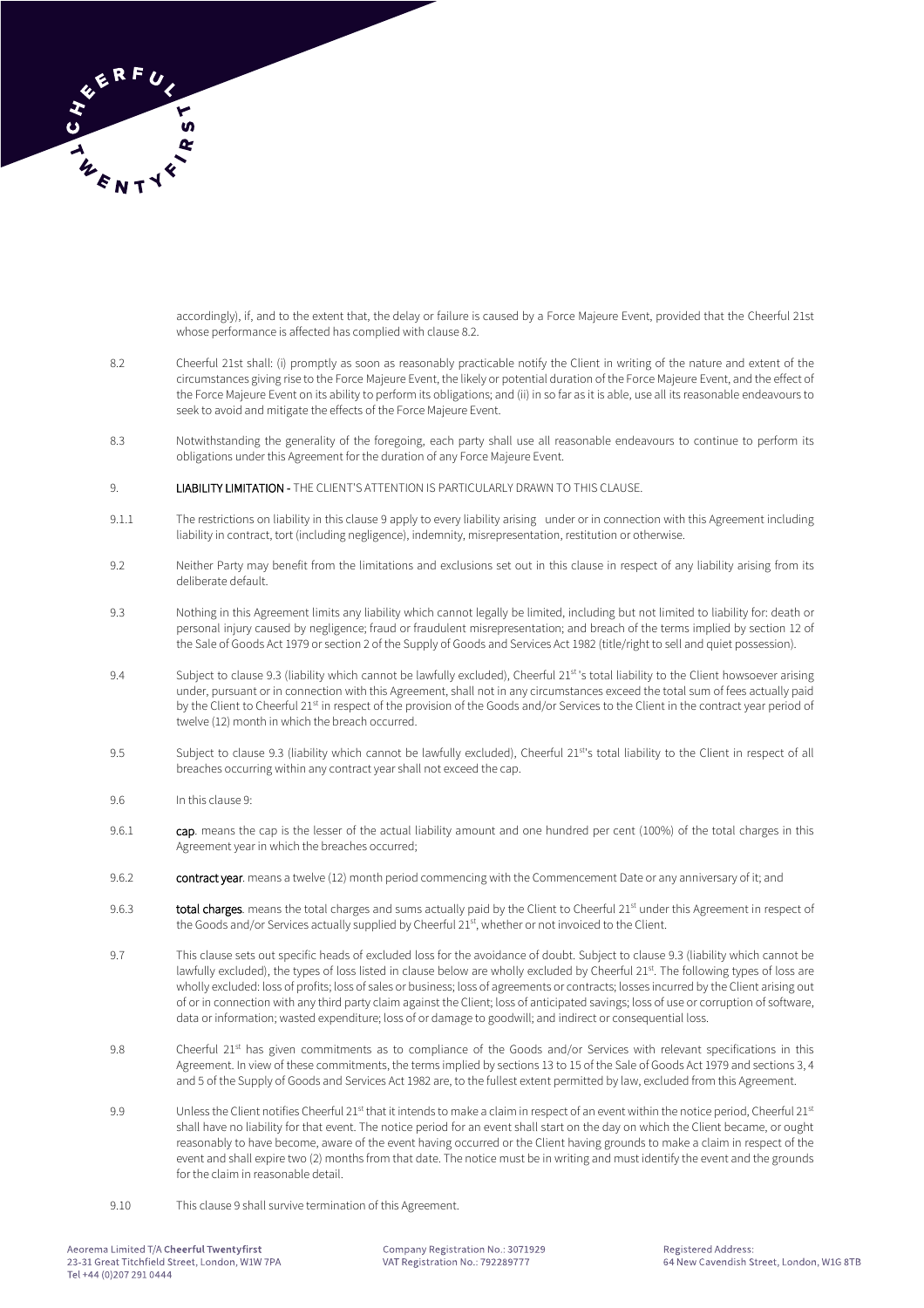

# 10. CANCELLATION AND TERMINATION

- 10.1 This Agreement shall terminate automatically on completion of the project following provision of the Goods and/or Services in accordance with the Service Specification or any agreed project plan, other the provisions which survive or capable of surviving termination.
- 10.2 Either Party may terminate this Agreement with immediate effect by giving written notice to the other Party if:
- 10.2.1 the other Party's financial position demonstrably deteriorates to such an extent that in the reasonable opinion of that party, the other Party's capability to adequately fulfil its obligations under this Agreement has been placed in jeopardy;
- 10.2.2 the other Party commits a material breach of this Agreement or persistent breaches of this Agreement.
- 10.2.1 If the Event is cancelled or postponed, the Client may cancel this Agreement, however, Cheerful 21<sup>st</sup> reserves the right and shall be entitled to retain deposit payments received to the date of cancellation. In addition, further fees shall be due and payable to Cheerful 21st by the Client, notwithstanding any other provision to the contrary, depending on the proximity of cancellation to the Event as follows:

Within thirty (30) days of the start of the event – one hundred per cent (100%) of the agreed budget plus all PCNs;

Within sixty (60) days of the start of the event – ninety five per cent (95%) of the agreed budget plus all PCNs;

Within ninety (90) days of the start of the event – eighty per cent (80%) of the agreed budget plus all PCNs.

Within one hundred and eighty (180) days of the start of the event – sixty per cent (60%) of the agreed budget plus all PCNs.

Over one hundred and eighty (180) days from the start of the event – fifty per cent (50%) of the agreed budget plus all PCNs.

- 10.3 Without prejudice to any other rights or remedies which the parties may have, either Party may terminate this Agreement immediately on giving written notice to the other if:
- 10.3.1 the other party suspends, or threatens to suspend, payment of its debts, is unable to pay its debts as they fall due, admits inability to pay its debts or is deemed unable to pay its debts within the meaning of section 123 of the Insolvency Act 1986;
- 10.3.2 the other Party commences negotiations with all, or any class of, its creditors with a view to rescheduling any of its debts, or makes a proposal for, or enters into any compromise or arrangement with, its creditors; or
- 10.3.3 a petition is filed, a notice is given, a resolution is passed, or an order is made, for or on connection with the winding up of that other Party; or an application is made to court, or an order is made, for the appointment of an administrator, a notice of intention to appoint an administrator is given, or an administrator is appointed over the other Party; or
- 10.3.4 a person becomes entitled to appoint a receiver or administrative receiver over the assets of the other Party, or a receiver or administrative receiver is appointed over the assets of the other Party; or
- 10.3.5 the other Party suspends or ceases, or threatens to suspend or cease, to carry on all or a substantial part of its business.
- 10.4 On termination of this Agreement for any reason, Cheerful 21<sup>st</sup> shall upon written request from the Client, as soon as reasonably practicable deliver to the Client:
- 10.4.1 all the Client Material and all copies of information and data provided by the Client to Cheerful 21<sup>st</sup> for the purposes of this Agreement. Cheerful 21st shall not retain any copies of the Client Material, except for one copy which Cheerful 21st may use for audit purposes only and subject to the confidentiality obligations set out in this Agreement; and
- 10.4.2 all specifications and other documentation comprised in any paid for deliverables and existing at the date of such termination, whether or not then complete.
- 10.5 On termination of this Agreement: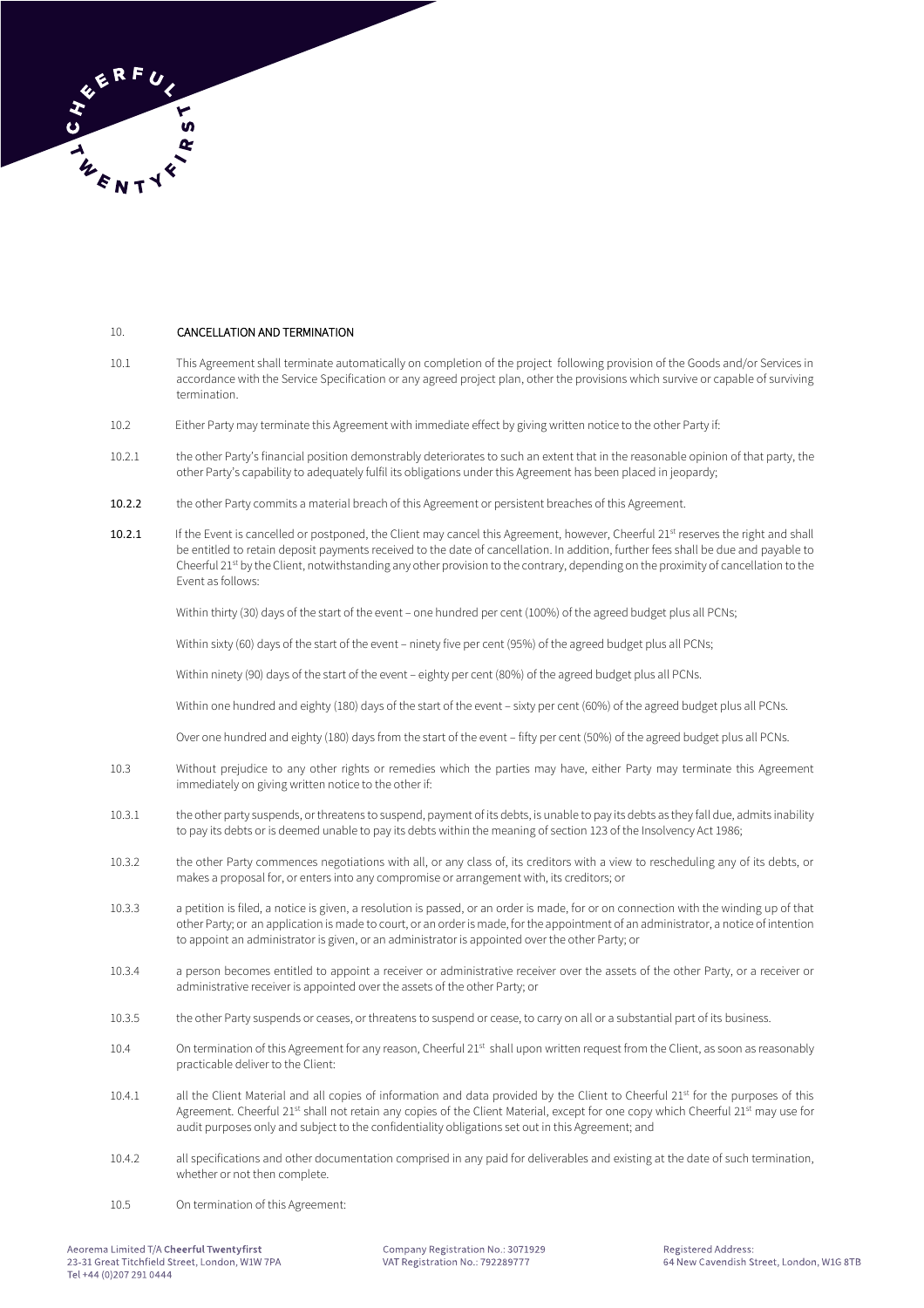

- 10.5.1 the Client shall immediately pay to Cheerful 21<sup>st</sup> all of Cheerful 21<sup>st</sup>'s outstanding unpaid invoices and interest and, in respect of the Goods and/or Services supplied but for which no invoice has been submitted, Cheerful 21<sup>st</sup> shall submit an invoice, which shall be payable by the Client immediately on receipt;
- 10.5.2 the Client shall return all of Cheerful 21st materials and any deliverables or Goods which have not been fully paid for. If the Client fails to do so, then Cheerful 21<sup>st</sup> may enter the Client's premises and take possession of them. Until they have been returned, the Client shall be solely responsible for their safe keeping and will not use them for any purpose not connected with this Agreement.
- 10.6 Termination or expiry of this Agreement shall not affect any rights, remedies, obligations and liabilities of the parties that have accrued up to the date of termination or expiry, including the right to claim damages in respect of any breach of this Agreement which existed at or before the date of termination or expiry.
- 10.7 On termination of this Agreement (however arising) the accrued rights and liabilities of the Parties as at termination, and clauses capable or intended to survive termination, shall survive and continue in full force and effect.
- 10.8 Any provision of this Agreement that expressly or by implication is intended to have effect after termination or expiry shall continue in full force and effect.

# 11. NON-SOLICITATION

Neither party shall, during the Term, and for a period of six (6) months following the termination or expiry of this Agreement, directly or indirectly induce, or attempt to induce, any of the other party's personnel who have been engaged in the provision, receipt, review or management of the Goods and/or Services under, or otherwise in connection with, this Agreement, to leave the employment of the other party. Nothing in this clause will prevent either party from employing any of the other party's Personnel who respond unsolicited to a general recruitment advertisement or campaign demonstrably carried out in good faith and not intended to circumvent the operation of this non-solicitation provision.

#### 12. PUBLICITY

Cheerful 21st shall be entitled in any manner advertise or publish the fact that Cheerful 21st has entered into this Agreement and supplied Goods and/or Services to the Client in connection with the Event, including by way of announcement, press release, communication or statement made to any third party by Cheerful 21st, through any means or medium (including but not limited to social media) for the purposes of updating its portfolio services experience or corporate curriculum vitae or as required by law or applicable regulation, or the valid order of a court of competent jurisdiction, or the request or direction of any governmental or other regulatory authority or agency or securities exchange (whether or not such requirement for information has the force of law).

#### 13. WAIVER

The waiver or non-enforcement by a Party of any breach, right or remedy or non-observance of the provisions of this Agreement shall not prevent the subsequent enforcement of such provisions in full and shall not be deemed a waiver of any subsequent breach.

# 14. VARIATION

No variation of this Agreement shall be effective unless it is in writing and signed by or on behalf of both Parties.

#### 15. ASSIGNMENT

15.1 The Client shall not assign, transfer, mortgage, charge, subcontract, delegate, declare a trust over or deal in any other manner with any of its rights and obligations under this Agreement.

#### 16. INSURANCE

- 16.1.1 During the Term of this Agreement and if required by the Client in writing, then for a period of one (1) year thereafter, Cheerful 21st shall maintain in force, with a reputable insurance company, the following insurance:
- 16.1.2 professional indemnity insurance and errors and omissions insurance with an adequate indemnity limit, which shall not be less than three million pounds (£3,000,000) per occurrence and one million pounds (£1,000,000) in aggregate;